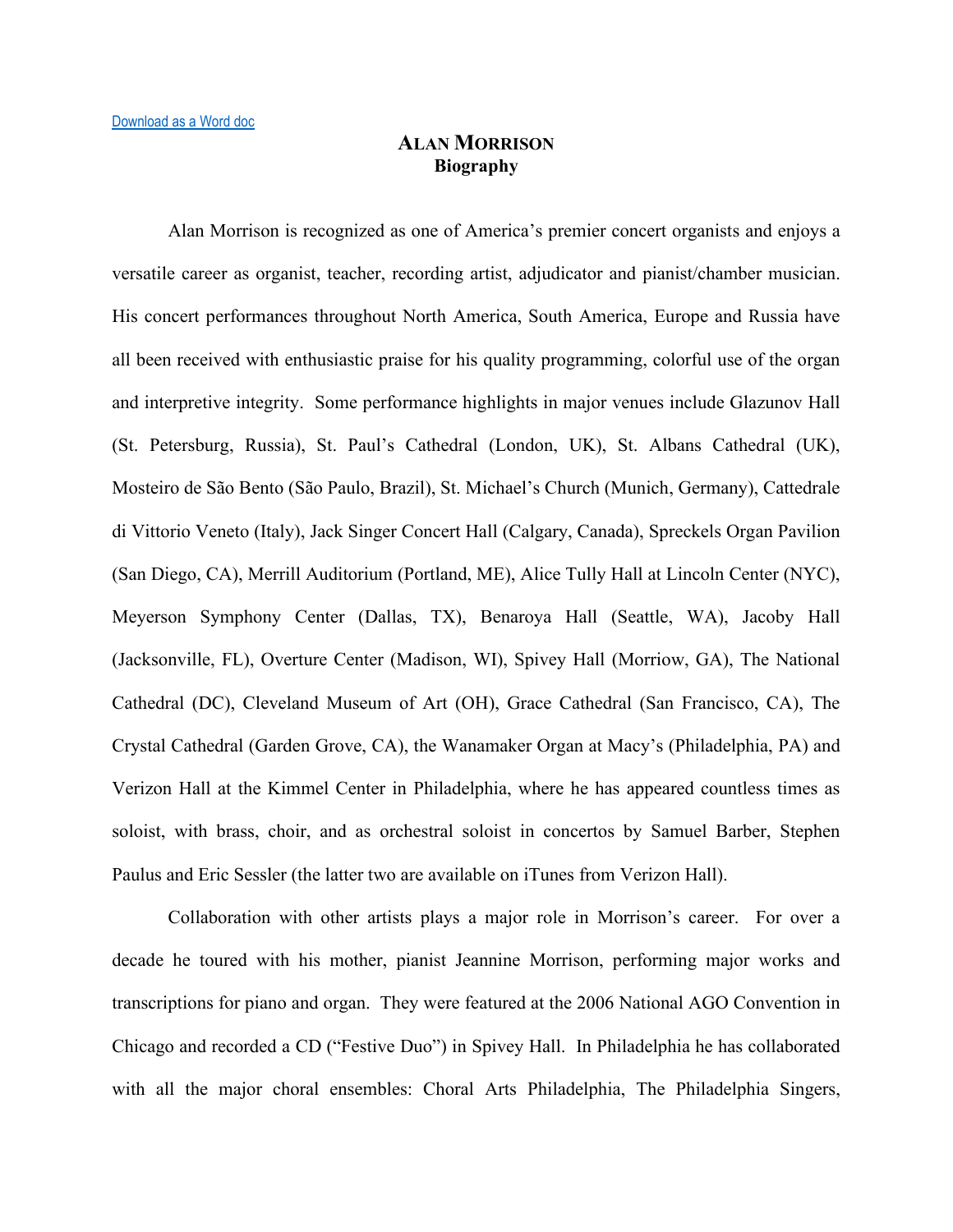Mendelssohn Club, and Singing City. He has also appeared with Dolce Suono Ensemble several times as harpsichordist and organist. As a pianist he has been featured as concerto soloist performing works such as Tchaikovsky's Piano Concerto #1, Rachmaninoff's Rhapsody on a Theme of Paganini, Gershwin's Concerto in F (all with the DeKalb Symphony Orchestra conducted by Fyodor Cherniavsky), Mozart's Concerto for Two Pianos and Three Pianos (Atlanta Chamber Symphony conducted by Juan Ramirez), Beethoven's Choral Fantasy (Chamber Orchestra of Philadelphia conducted by Jeffery Brillhart), and Gillingham's Concerto for Piano and Percussion Orchestra (Orlando, FL). As winner of the GMEA Concerto Competition he performed the Piano Concerto #1 by Shostakovich (Larry Newland conducting the Georgia All State Orchestra) which was broadcast on TV. Other TV appearances include two episodes of Mister Rogers' Neighborhood as both pianist and organist. He was subsequently invited to play for his memorial service at Heinz Hall in Pittsburgh where other guests included Yo-Yo Ma, Hillary Hahn and Isaac Stern. He currently collaborates regularly with The Orlando Chambers Soloists as a founding member. They have recently received awards from Chamber Music America and National Endowment for the Arts. He has also partnered several times with renowned cellist Andres Diaz at Brevard Music Festival and Spivey Hall among other venues playing major works of Rachmaninoff, Martinu, Lutosalwski, and Debussy.

A champion of American composers, Alan Morrison has premiered important new works by William Bolcom, Rachel Laurin, Dan Locklair, Emily Maxson-Porter, Mary Beth Bennett, Eric Sessler, Kyle Smith, Jon Spong, Brent Weaver, as well as the American premier of Dances for Organ and Orchestra by Bob Chilcott. One of Morrison's CD recordings, "American Voyage" features an all-American program with works by Creston, King, Crozier, Locklair, Stover and Sessler. Upcoming premieres by Adolphus Hailstork (2) and Daniel Crozier are